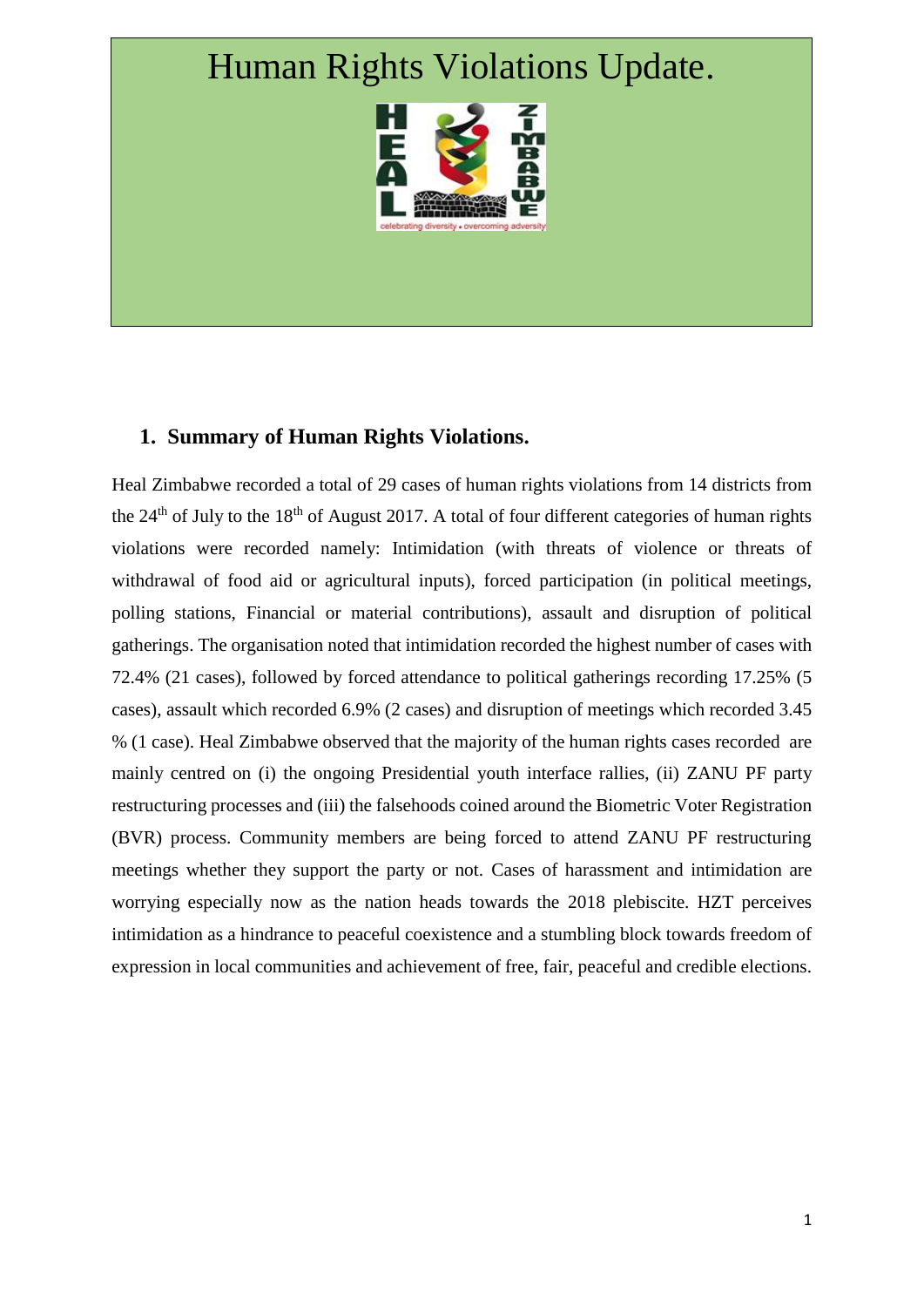

# **2. Nature of Human Rights Violations Recorded.**

# **3. Number of Cases Recorded by District.**



The above diagram indicates the distribution of human rights violations by district. The distributions reveal that human rights violations were recorded in a total of 14 Districts that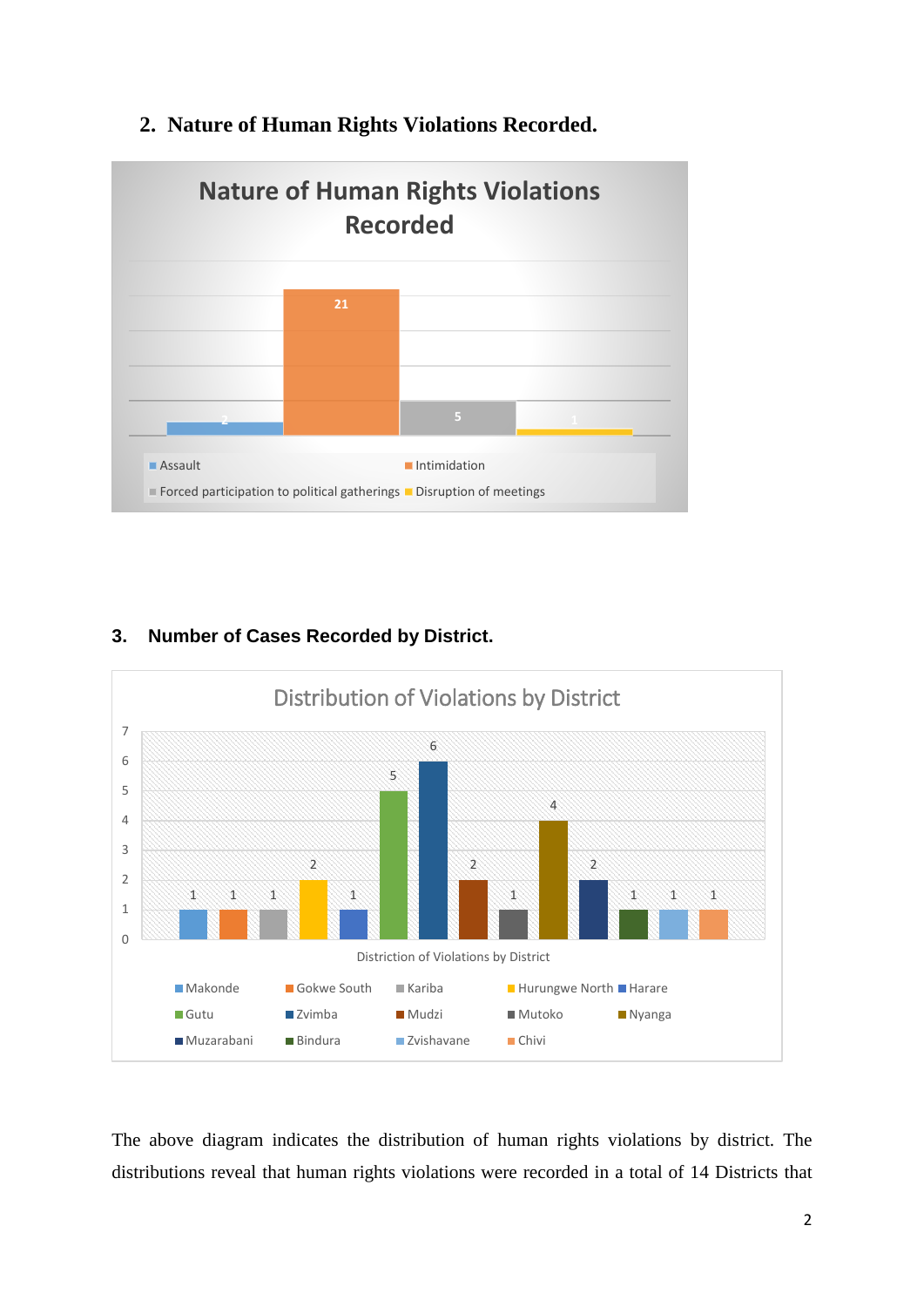are: Makonde, Gokwe South, Kariba, Hurungwe, Harare, Gutu, Zvimba, Mudzi, Mutoko, Nyanga, Muzarabani, Bindura, Zvishavane and Chivi. There was a slight increase from the districts recorded in the previous report which registered 10 districts compared to 14 recorded in this reporting period. Zvimba (6 cases) and Gutu (5 cases) districts recorded the highest number of violations largely because of the recently conducted Presidential youth interface rallies in Masvingo and Chinhoyi respectively. Heal Zimbabwe observed that there was a slight increase in the number of human rights violations in this period (29 cases) compared to the previous report were 16 cases were recorded. Intimidation was recorded in 11 districts save for three districts that are Harare, Bindura and Nyanga. HZT recorded 37 perpetrators from all the human rights violations reported in the period under review (36 males and 1 female). 26 of the recorded perpetrators were largely within ZANU PF party local leadership, 4 local councillors, 3 police officers, 2 war veterans and 2 teachers. The victims varied from ordinary community members, village heads, opposition supporters, teachers and journalists.

#### **4. Our Interventions on Human Rights Violations.**

Heal Zimbabwe continually works to protect and assist survivors of political violence and ensure that they are able to access justice and requisite social services. The organisation intervened in the cases recorded this week by referring the victims and forwarding the cases for further investigation to the Zimbabwe Human Rights Commission (ZHRC) and the Zimbabwe Electoral Commission (ZEC). HZT as a peace building and conflict transformation organisation condemns all forms of human rights violations and calls upon community members to coexist peacefully. The organisation is currently following up on some of the perpetrators through target engagement and lobbying exercises with the aim of ensuring that they desist from violating other peoples' rights. In an attempt to reduce violence and human rights cases, Heal Zimbabwe is currently reaching out to community members especially youth country wide to desist from engaging in violent activities under its National Peace Campaign dubbed 13 Million Voices for Peace: *#13MilVoices4Peace.*

#### **4. Conclusion**

Heal Zimbabwe observed that whilst all forms of human rights violations are unacceptable, the environment is generally calm. The organisation condemns in the strongest terms all forms of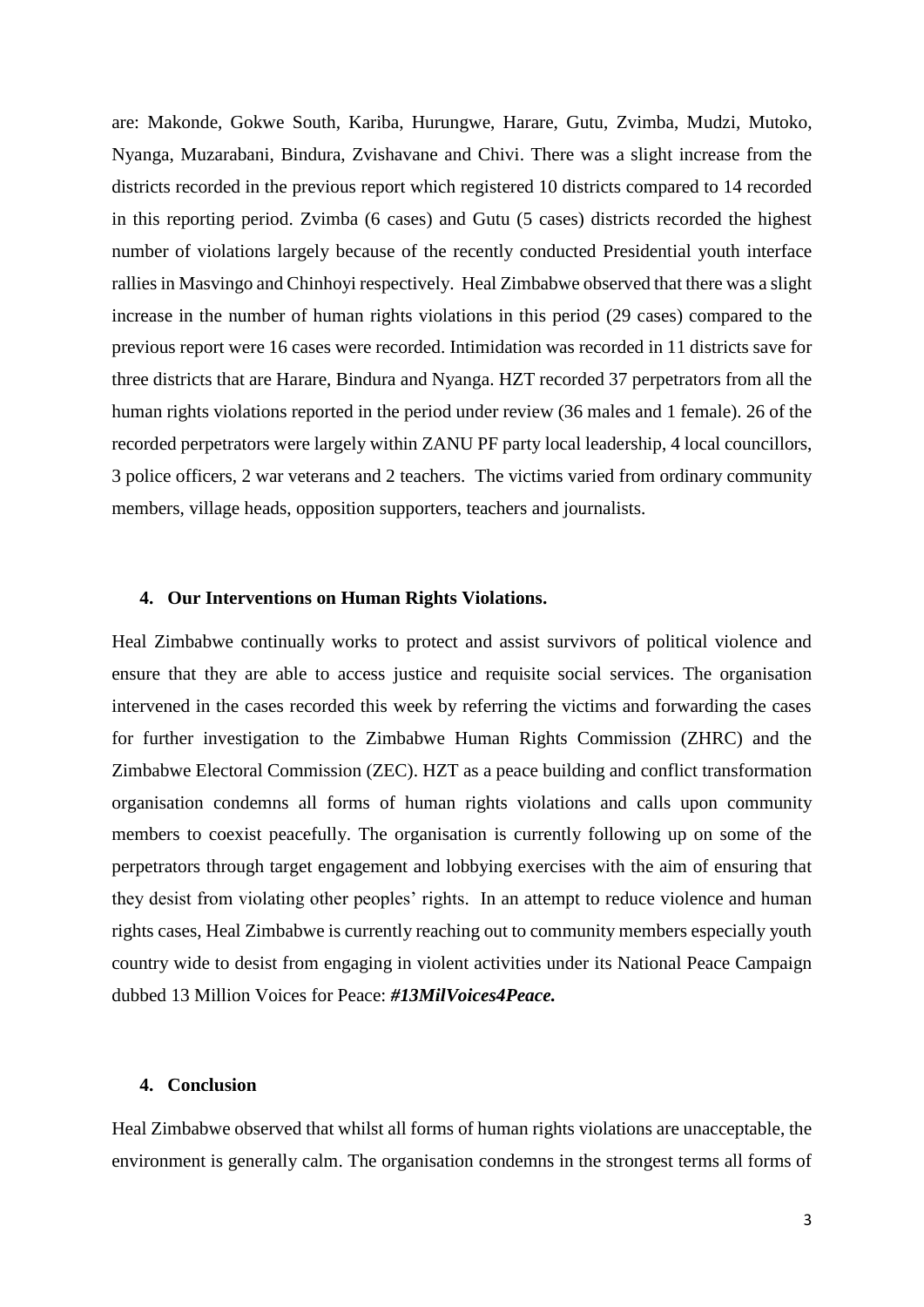human rights violations especially intimidation which continues to top the list of cases recorded and urges political parties to use non-violent campaign strategies. The organisation further calls upon the ZHRC to swiftly launch investigations into the recorded violations so that people can freely enjoy their fundamental rights as enshrined in the constitution.

#### **Annexure: Specific Cases Recorded:**

#### **Mashonaland West-Makonde Ward 16 - Intimidation**

ZANU PF Chairperson for Makonde District Bruce Pedzisai on the  $24<sup>th</sup>$  of July 2017 intimidated community members during a community meeting conducted at the ward centre. Pedzisai ordered that everyone in the ward should vote for ZANU PF or risk being beaten up in the upcoming 2018 elections.

#### **Mashonaland West-Kariba ward 1 - Intimidation**

ZANU PF Chairperson only identified as Mr Sikanako on the  $24<sup>th</sup>$  of July 2017 intimidated Nyamhunga residents and ordered them to join ZANU PF cell structures if they wanted to be "protected" from violence in the upcoming 2018 elections. This took place at Sikanako's homestead in Nyamhunga location.

## **Midlands- Gokwe South ward 16 - Intimidation**

The Hon Member of Parliament for Gokwe Mapfungautsi, Miriam Makweya on the 24<sup>th</sup> of July 2017 banned opposition supporters from conducting any opposition meetings in the ward. This took place at Chitapo Business Centre. She highlighted that all those who defy will be heavily beaten in the upcoming 2018 elections.

## **Mashonaland West-Hurungwe North ward 9 - Intimidation**

Ward 9 Councillor, Dickson Munyoro and Peter Madamombe a retired soldier on the 24<sup>th</sup> of July 2017 intimidated community members during a ZANU PF restructuring meeting in Kazungu village. The duo highlighted that the new Biometric Voter Registration process allows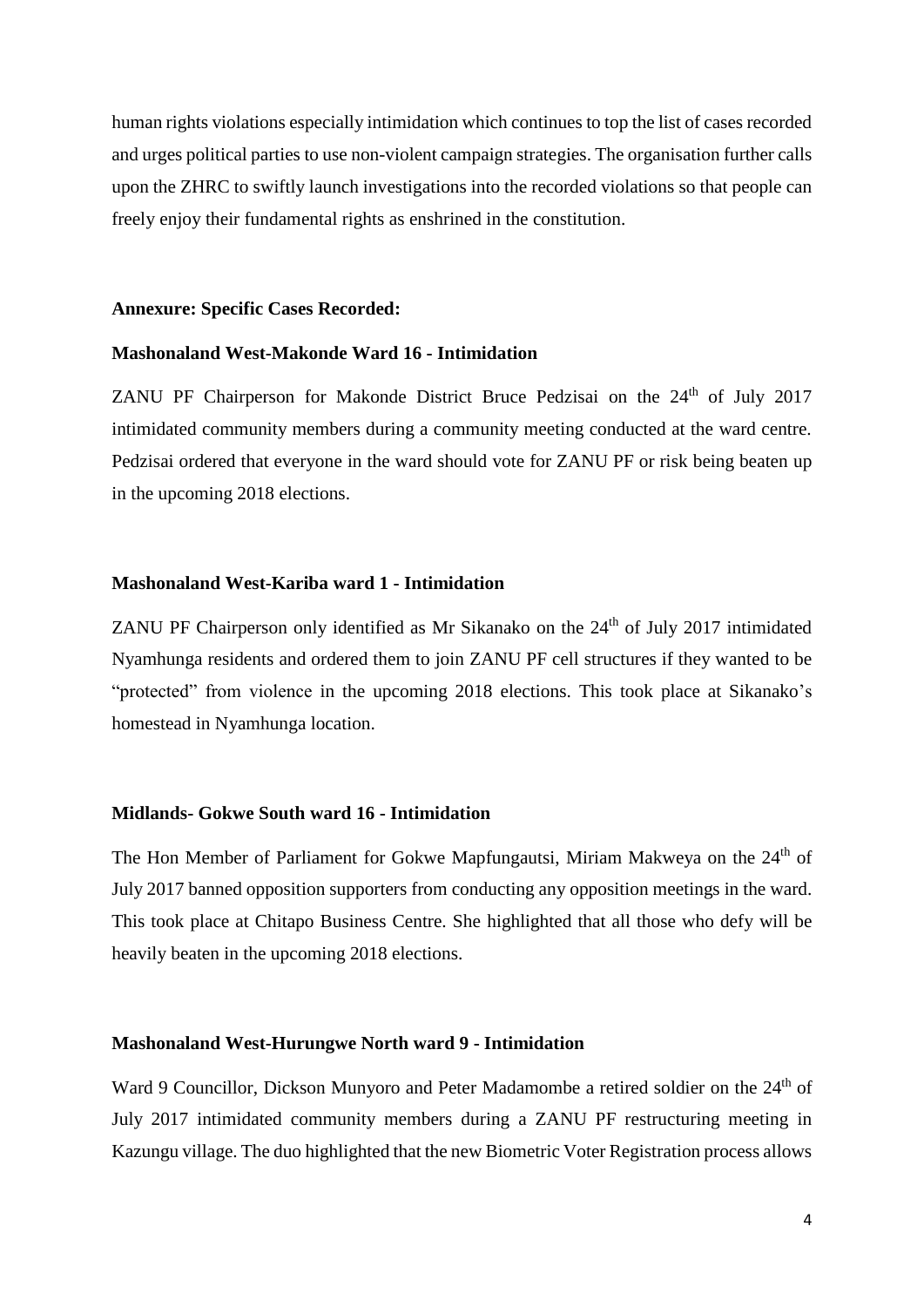ZANU PF to know who would have voted for the opposition in the area. They further stated that all those who shall vote for the opposition will be evicted from the area.

#### **Harare CBD - Assault**

Three NewsDay Journalists, Obey Manayiti, Abigail Matsikidze, Shepherd Tozvireva and their driver Raphael Phiri were on the  $27<sup>th</sup>$  of July assaulted by the police in the CBD for taking photographs of plain clothed police detail wielding spikes. The four were detained at Harare Central Police Station. Obey Manayiti sustained injuries on the lips and on the right eye from the assault.

# **Masvingo-Gutu South ward 6 - Intimidation and forced participation in political gatherings**

ZANU PF youth identified as Brian Munyoro and Magumise on the  $28<sup>th</sup>$  of July 2017 threatened community members with violence if they fail to join the ZANU cell and branch restructuring process which was being conducted at Matutu Business Centre.

#### **Masvingo-Gutu South Ward 30 – Intimidation**

On the 24th of July 2017, Godfrey Zishumba, a war veteran announced to school children at Nerupiri Secondary school that they should inform their parents of a ZANU PF restructuring meeting scheduled for 26 July. He further indicated that those who fail to attend risk being beaten up in the upcoming elections.

#### **Masvingo-Gutu West ward 6 - Intimidation**

ZANU PF ward chairman, Wenceslaus Madhai on the 1<sup>st</sup> of August 2017 intimidated community members during a restructuring exercise at his homestead in Matoto village. Madhai labelled all opposition supporters "sell outs" who should be evicted from the area before the 2018 elections.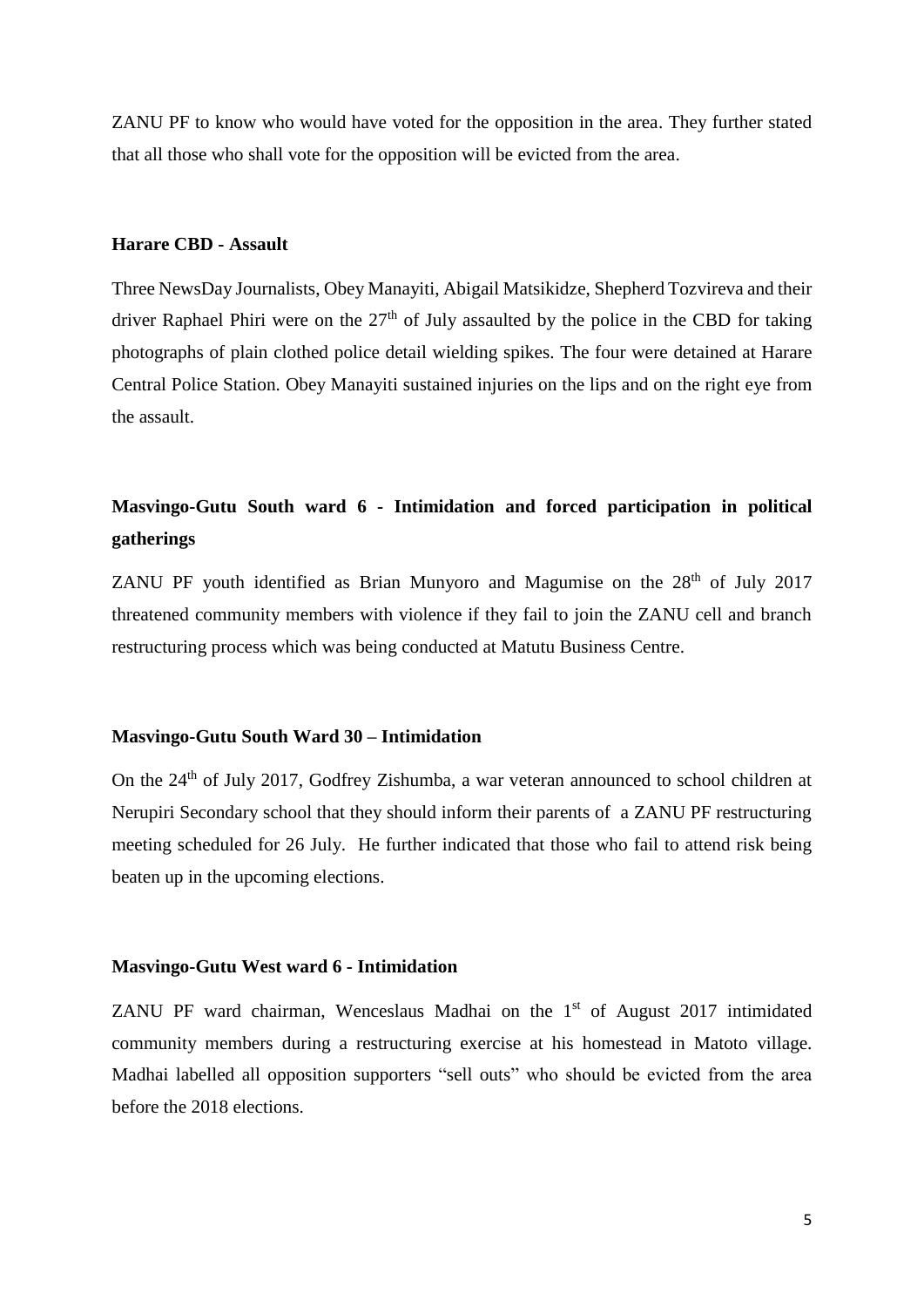#### **Masvingo-Chivi South ward 25 - Intimidation**

ZANU PF activists, Gwaungana Chiozva, Charles Chigaridzano and William Marandure on the  $12<sup>th</sup>$  of August 2017 intimidated community members during a tombstone unveiling ceremony in Pedzisai village. The trio threatened all opposition supporters at the event with violence if they do not join ZANU PF before the 2018 elections. The three also indicated that they are in the process of compiling names of all opposition supporters in the area so that they do not receive food aid.

#### **Mashonaland East-Mutoko ward 6 - Intimidation**

ZANU PF ward chairman Lordwell Chibanda on the  $25<sup>th</sup>$  of July 2017 addressed a community meeting at Chiutsi Hall. At the meeting, he indicated that all known opposition supporters shall be denied proof of residence letters by traditional leaders when voter registration commences.

#### **Mashonaland East-Mudzi North ward 17 - Intimidation**

On the 26th of July 2017 Councillor Kenneth Makarutse intimidated village heads during a ZANU PF restructuring meeting at Musawu Primary School. Makarutse ordered all village heads present to begin compiling names of all community members who are eligible to vote and submit the names to the ZANU ward Chairman. He stated that all those who defy the order shall be heavily beaten up in the upcoming elections.

## **Mashonaland East- Mudzi north ward 17 - Intimidation**

ZANU PF youth member Phineas Kamhapa on the  $29<sup>th</sup>$  of July 2017 intimidated community members during a meeting at Fuchira Primary School. Kamhapa threatened to evict all opposition supporters in the area before the voter registration process kicks off. He gave them an ultimatum to defect to ZANU PF by the  $30<sup>th</sup>$  of September 2017.

#### **Manicaland-Nyanga South ward 19 - Assault**

A group of ZANU PF youth led by Luke Fore on the  $30<sup>th</sup>$  of July assaulted an MDC T activist, Malvern Chigwanda at Sedze Primary School. They accused him of campaigning for his sister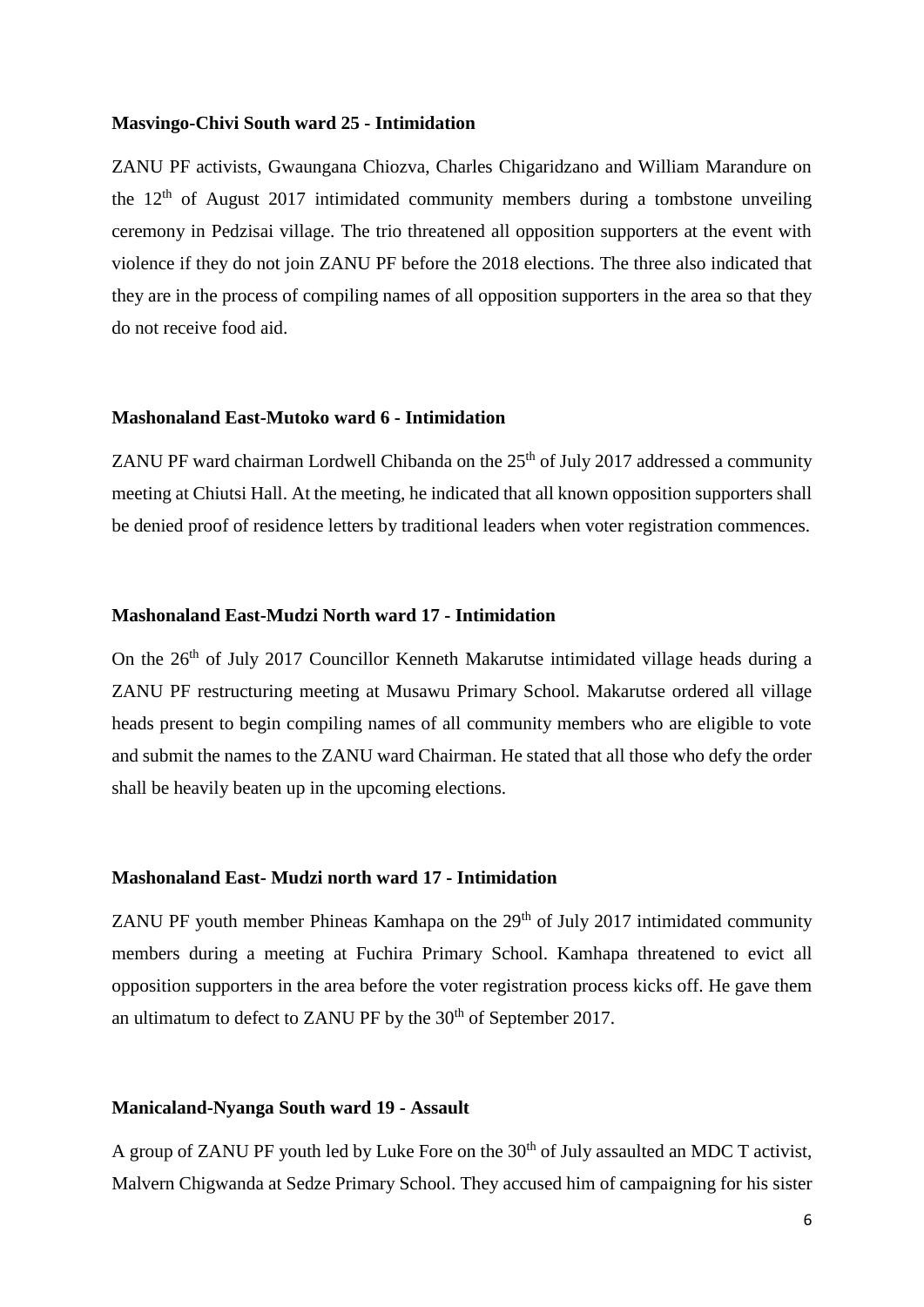an independent candidate, Judith Chigwanda who is contesting in the local government by election slated for 26 August 2017. Malvern Chigwanda sustained injuries on the head and is currently admitted at Nyanga Hospital. A police report was made at Nyanga Police station but no arrest has been made.

#### **Nyanga South ward 19 – Intimidation**

ZANU PF Provincial chairman for Manicaland Samuel Undenge on the  $4<sup>th</sup>$  of August 2017 intimidated village heads during a ZANU PF meeting conducted at Sedze Business Centre. Undenge ordered the traditional leaders present to mobilise people to join ZANU PF or risk losing their monthly stipend.

# **Nyanga North ward 4 – Force financial contributions to political party activities.**

Rodgers Bhamusi, the Ruwangwe Secondary School Headmaster on the 9<sup>th</sup> of August 2017 ordered teachers to make \$1 contributions towards the Heroes Day Commemorations during a staff meeting convened at the school. He threatened that those who refuse risk losing their jobs. The directive had come from Mr Zimunya of Nyanga Department of District Development Fund in the form of a written letter.

#### **Nyanga South ward 19 – Intimidation**

Two ZANU PF activists, Brighton Gutu and Kudzanai Mariwo on the 11<sup>th</sup> of August 2017 intimidated community members at Sedze Business Centre. The two moved around the business centre threatening people with violence if ZANU PF fails to win the council by election slated for 26 August 2017. The seat fell vacant following the death of MDC T Councillor Alexander Muchadei.

#### **Mashonaland Central- Muzarabani ward 10 - Intimidation**

ZANU PF activists, Club Safarawa, Mubaiwa Mukano and Never Chengeta on the  $28<sup>th</sup>$  of July 2017 intimidated community members during a ZANU PF restructuring meeting at Apostolic Faith Mission Church in Musakanyi village. The trio took turns to address the crowd where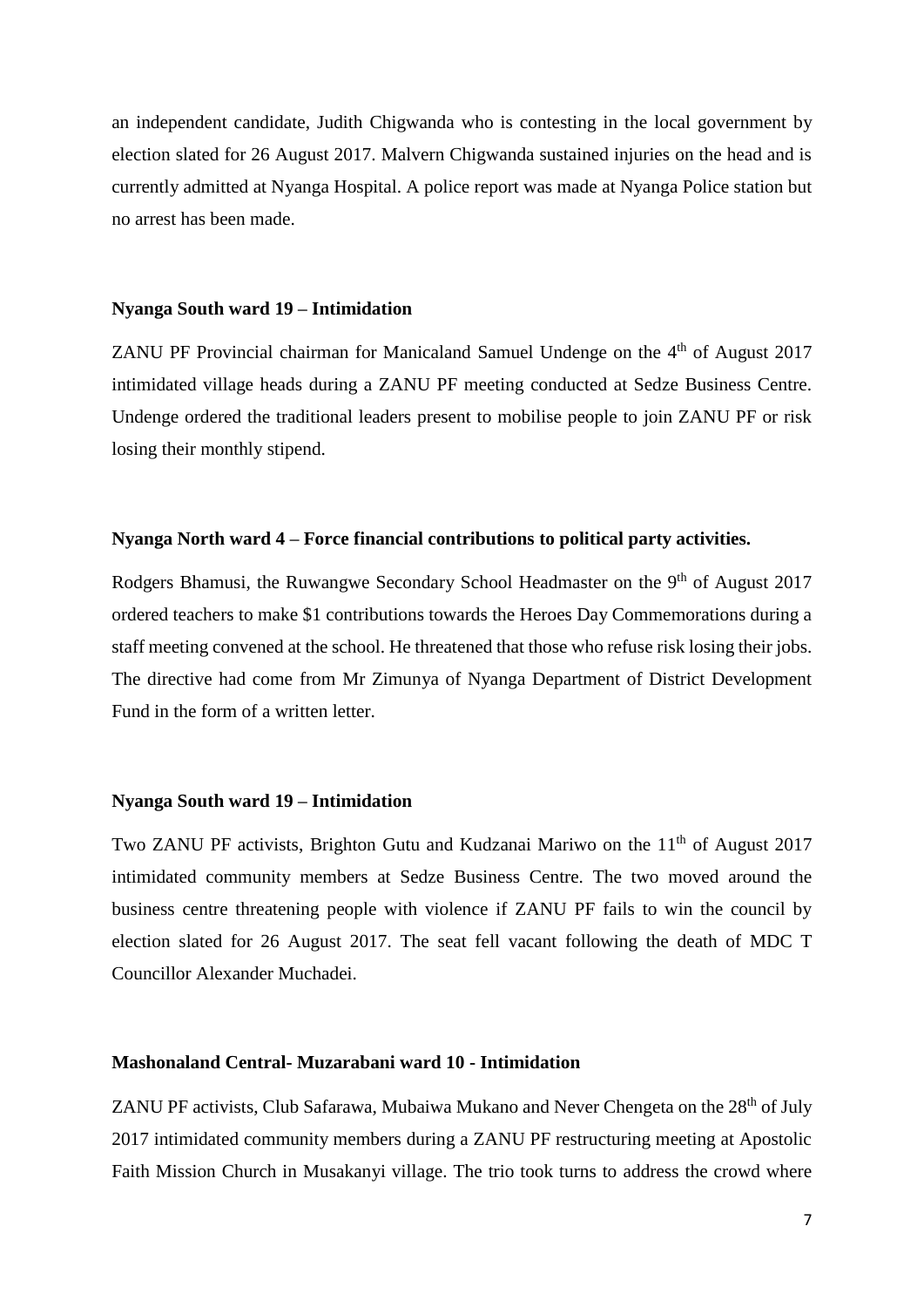they lied that the new BVR process allows ZANU PF to know who would have voted for the opposition in the area. They then urged opposition supporters to defect to ZANU PF before the voter registration process commences.

#### **Muzarabani North ward 8 - Intimidation**

ZANU PF ward chairman Denshot Mazarura and Councillor Norman Chizeya on the  $3<sup>rd</sup>$  of August 2017 intimidated community members during a funeral in Gunduza village. They took turns to address the gathering where they highlighted that all opposition supporters will be evicted from the area before the voter registration process commences. They forced everyone at the funeral to chant ZANU PF slogans.

# **Mashonaland West-** Z**vimba South ward 23 – Intimidation and forced attendance to political gatherings.**

ZANU PF Branch Chairman Japhet Nyafeso forced and intimidated residents to attend a ZANU PF youth interface rally that was addressed by President Mugabe in Chinhoyi on the  $29<sup>th</sup>$  of July 2017. He forced people to suspend their daily activities and attend the rally or risk being beaten up. The perpetrator also forced opposition supporters in ward 23 to surrender their party regalia to him as a sign of defecting to ZANU PF.

#### **Zvimba ward 23 - Forced attendance to political gatherings and intimidation**

ZANU PF ward youth leader, Wonder Hutepafi on the  $27<sup>th</sup>$  of July 2017 forced community members to attend the ZANU PF youth interface rally in Chinhoyi on Saturday 29 July 2017. Hutepafi threatened those who defied with violence and eviction from the area.

# **Midlands- Zvishavane ward 8 – Intimidation**

On the 2nd August 2017, ZANU PF ward chairman Jackson Nyoni intimidated community members during a ZANU PF restructuring meeting at Musvinwa ward centre in Murovanidze village. At the meeting, he indicated that all the names of opposition supporters should be